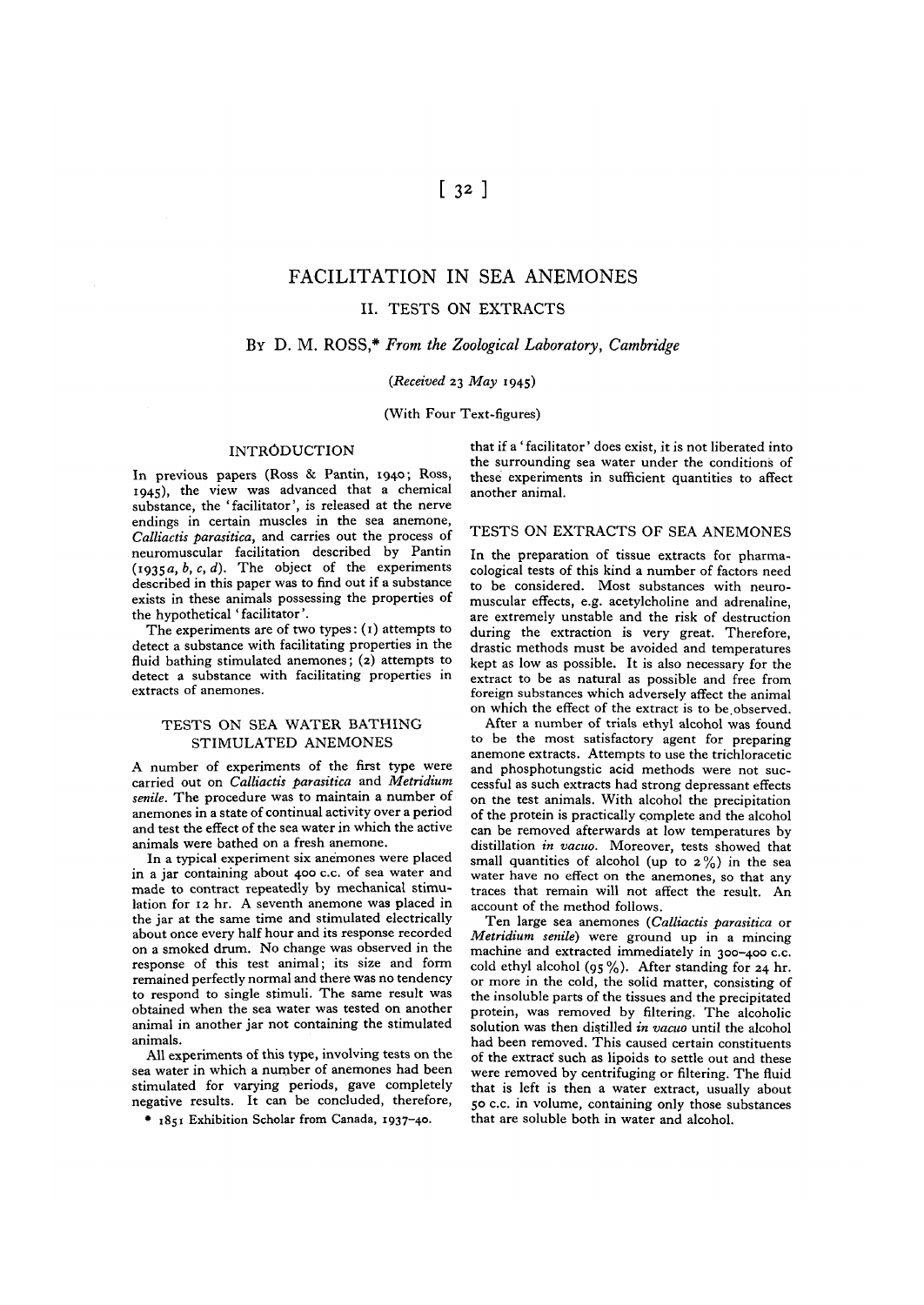|ny extracts of *Calliactis* and *Metridium* were prepared by the alcohol method. The action of these extracts was tested on both these animals at dilutions varying from  $i :$  10 to  $i :$  500 parts of extract in sea water. As in the experiments with drugs, the responses of the test animals were recorded at the beginning of each experiment. Then a quantity of the extract was run into the sea water from a pipette and mixed well. After that the response to stimula- tion and the behaviour of the animal were observed closely. The methods for stimulating the test animal and recording the responses were the same as those used in earlier work on this subject. Stimuli were provided by condenser discharges delivered through Ag/AgCl electrodes and the contractions of the sphincter of *Calliactis* or the longitudinal mesenteric muscles of *Metridium* were recorded on a smoked drum.

response continues to operate even when the responses to single stimuli are most in evidence. Furthermore, a close examination of the records shows that the latent period between the application of the stimulus and the beginning of the contraction is the same in these responses as in the normal response to the second stimulus. This would not happen if the animal were responding to an additional impulse arriving some time after the first.

When the extract is first introduced into the sea water both *Calliactis* and *Metridium* usually respond with a quick contraction. This contraction only lasts for a short time, less than 1 min. as a rule, and when relaxation is complete the effect of the extract on the recorded response of the anemone can be observed without further contractions of this kind. It is unlikely that this spontaneous contraction is due to an effect by the extract on the muscles themselves.



natural sea water, (2) after 4 min. in extract (1 part in 100 parts sea water). One stimulus (3) after 5 min.<br>(4) after 9 min., and (5) after 10 min. in extract; two stimuli (6) at 1 in 0.5 sec. after 17 min. in extract.

The most definite and consistent property of the anemone extracts is the ability to cause responses to single stimuli. These appeared in a large number of experiments soon after the extract was introduced. About fifty tests were carried out in all and responses to single stimuli were observed in about twenty-five of these. Figs. 1-3 show some of the contractions obtained from *Calliactis* sphincter and the mesenteric retractor muscles of *Metridium* in these tests. It can be seen that the size of the responses to single stimuli varies considerably. Sometimes they are very small, but at times they equal and even exceed the size of the normal response to two stimuli close together.

There can be no doubt that these are truly re- sponses to single impulses and not additional responses due to 'after-discharge' (Pantin, 1935c), i.e. the setting up of more than one impulse by one stimulus. If ' after-discharge' were the cause of the effect, a series of stimuli would be expected to give rise to many additional contractions. However, the rule that each effective stimulus causes a single

**22, 1, 2**

It begins with a twitching of the tentacles which grows in intensity until closure of the animal takes place. This is the usual form of the response to peripheral stimulation. Moreover, if the extract were acting directly on the muscles so as to cause this contraction, the effect would not be expected to be of such short duration or its recovery so complete. Responses to single stimuli may occur at any tim2

between 1 and 15 min. after the introduction of the extract. Unlike the single shock responses caused by the effective drugs, this effect is seldom preceded by a period of enhanced responses. But like the drug effects, the responses to single stimuli occur suddenly; there is no transition from small to larger responses as the effect develops. The responses to single stimuli soon disappear. Usually after a few minutes the response occurs only after two stimuli as in the untreated animal. After that the extract exerts a depressant action and the response becomes steadily slower and smaller as it does with certain ions and drugs.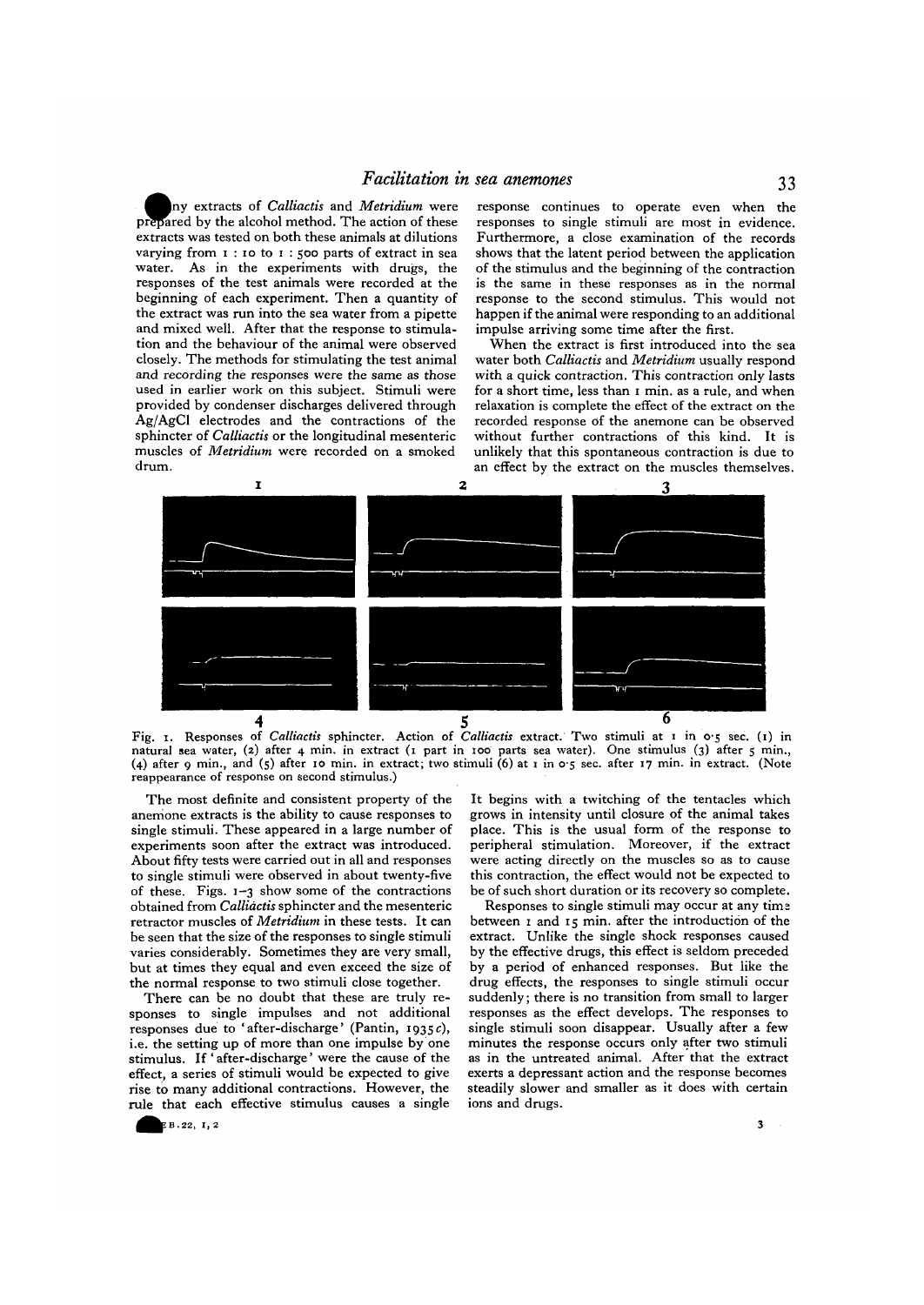Fig. i shows the effect of *Calliactis* extract on the response of *Calliactis* at a concentration of I part extract in ioo parts sea water. In this experiment the response was unchanged after 4 min. but after 5, 9 and 10 min. responses to single stimuli were recorded. The effect gradually disappeared, the responses to single stimuli becoming smaller and smaller until they vanished altogether after 17 min. This concentration (1 : 100) of *Calliactis* extract proved most effective in causing the effect. Stronger solutions  $(1 : 10, 1 : 25, 1 : 50)$  all caused responses to single stimuli, but these were less than half the size of the response of the untreated animal to two stimuli at  $1$  sec. intervals. At the highest concentrations the extract had marked depressant effects which almost abolished the response after 1 hr., and to a single stimulus  $2 \text{ min.}$  after the extract was duced (Fig.  $2$  B), but the effect only lasted for  $3 \text{ min}$ .

Extracts of *Metridium* are equally effective in causing responses to single stimuli. Fig. 3 shows the effects of *Metridium* extracts at concentrations of *1* : 50 and 1 : 250. The stronger dose caused the effect within 2 min., but it only lasted 2 min. before it disappeared. At a dilution of  $r : 250$  the responses to single stimuli lasted much longer, and although the normal response to the second stimulus pre- dominated after 20 min., single stimuli caused occasional responses up to 50 min. after the extract was introduced.

Apart from the depressant effects which set in after long exposure, the responses to single stimuli are the onlv consistent effects of the extracts. In



Fig. 2. Responses of mesenteric retractor system of Metridium. A. Action of Calliactis extract (1 part extract in 25 parts sea water). (1) Two stimuli at 1 in 1 sec. in natural sea water; (2) one stimulus after 1 min. in (3) two stimuli at *I* in *I* sec. after 3 min. in extract. B. Action of *Calliactis* extract (*I* part extract in 50 parts sea water). Two stimuli at *I* in *I* sec. (*I*) in natural sea water, and (2) after *I* min. in

this may account for the poor effects obtained. At dilutions above 1 : 100 the effect becomes more and more difficult to demonstrate and it could not be obtained at dilutions of 1 : 500 and over.

*Metridium* proved to be a more satisfactory test animal than *Calliactis.* The responses to single stimuli appear more rapidly and as a rule are larger than those obtained from *Calliactis.* Possibly this is because the active substance in the extract can reach the mesenteric muscles of *Metridium* more easily than the sphincter of *Calliactis.* Fig. 2 A shows the effect of a *Calliactis* extract diluted 25 times in sea water on *Metridium.* A response to a single stimulus occurred 1 min. after the extract was introduced, but 2 min. later the animal reverted to normal again. At a dilution of 1 : 50 *Metridium* responded

occasional experiments, however, the response was enhanced considerably. This only happened in three out of fifty tests and cannot be regarded as an essential feature of the extract effect. An example of enhancement caused by an extract is shown in Fig. 4. In this case the size of the response was more than doubled by *Calliactis* extract at a dilution of 1 : 20. Unlike the enhancement observed with certain drugs, this effect did not precede but followed the responses to single stimuli, occurring 30 min. after the experiment began. The absence of the marked enhancing action, which was a consistent feature of the effects of those drugs causing responses to single stimuli, suggests that the action of the extract is fundamentally different from the action of the drugs.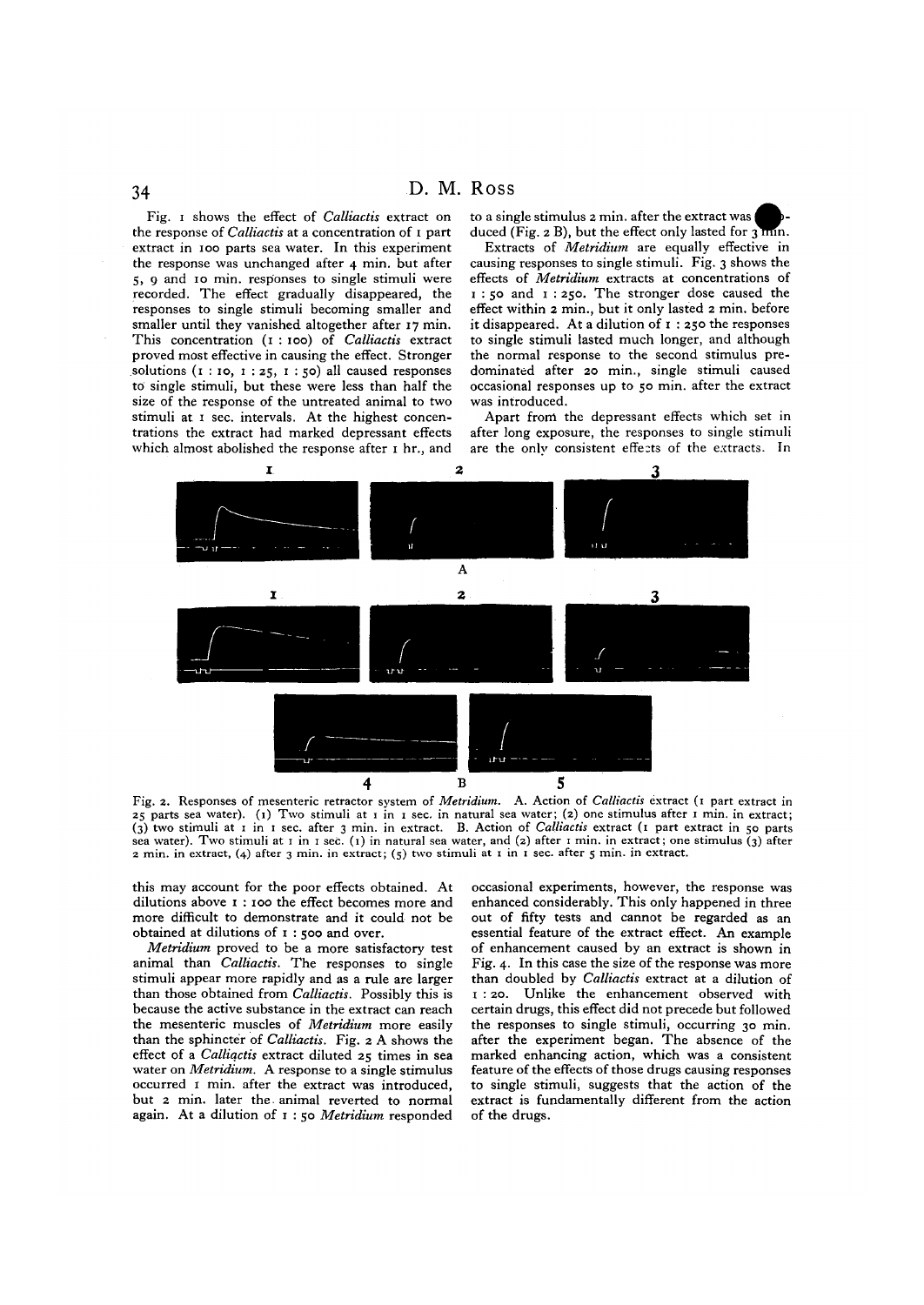records that have been described show that a substance capable of causing responses to single stimuli exists in sea anemones. It does hot follow from these experiments, however, that this substance 'facilitator' to be released. All the extracts were prepared from animals which were chopped up into small pieces, a process which must excite what remains of the neuromuscular system intensely. But



50 parts sea water). (1) Two stimuli at 1 in 1 sec. in natural sea water; (2) one stimulus after 2 min. in extract; (3) two stimuli after 4 min. in extract. B. Action of *Metridium* extract (1 part in 250 parts sea water).  $\overrightarrow{I}$  (i) two stimuli at 1 in 1 sec. in natural sea water; one stimulus (2) after 5 min., (3) after 20 min., (4) after 40 min. and (5) after 50 min. in extract.



Fig. 4. Responses of *Calliactis* sphincter. Increase in size of response with extract of *Calliactis* (1 part extract in 20 parts sea water). Two stimuli at 1 in 1 sec. (1) in natural sea water, (2) after 34 min. in extract; two stimuli at 1 in 0.5 sec. (3) in natural sea water, (4) after 41 min. in extract.

is the hypothetical 'facilitator', whose existence was postulated in preceding papers. There is no evidence so far which associates the active substance in the extracts with the excitation which should cause the

it is a considerable advance to have demonstrated the existence of a substance with this property in the anemone extracts and opens the way for further investigation.